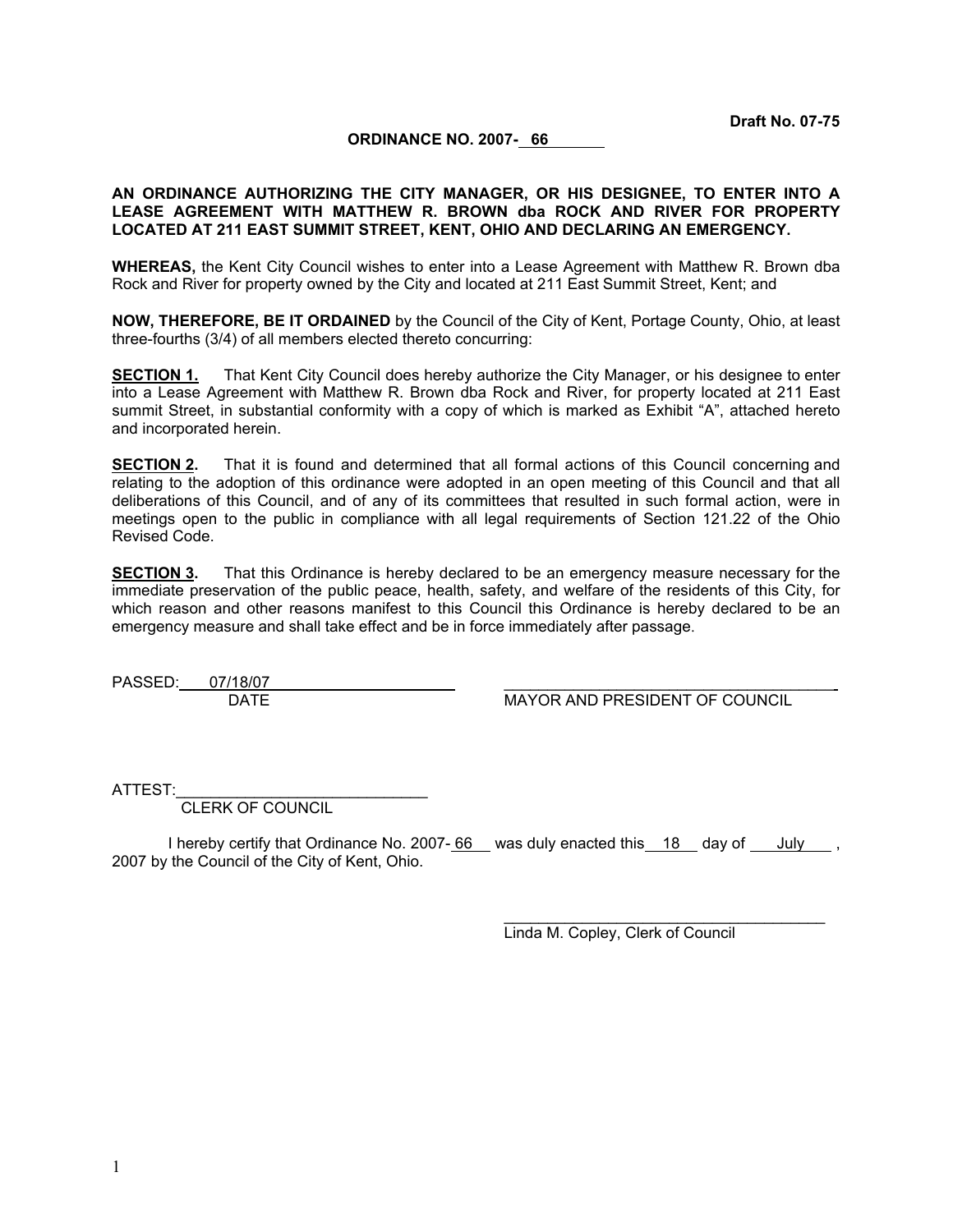### **EXHIBIT "A"**

### **DRAFT COMMERCIAL PROPERTY LEASE**

THIS LEASE, made at Kent, Ohio this \_\_\_\_\_ day of \_\_\_\_\_\_\_\_\_\_, 2007, by and between the CITY OF KENT, Ohio as "Lessor", and MATTHEW R. BROWN dba Rock and River as "Lessee".

# **SECTION I**

### **Description of Leased Premises**

Lessor agrees to lease to Lessee and Lessee agrees to lease from Lessor, the 1,800 square foot of space as presently constituted known as 211 East Summit Street, referred to below as "the premises" in the City of Kent, Portage County, State of Ohio, referred to below as the building.

### **SECTION II Term**

The space is leased for a term beginning on September 1, 2007 and to end August 31, 2012, or on an earlier time and date as this lease may terminate as provided below, except that, if the date falls on a Sunday or a holiday, then this lease shall end at midnight on the business day which precedes the above-mentioned date. By agreement of the parties, the lease may be extended beyond August 31, 2012. In addition, this lease may be terminated at any time by agreement of the parties with a ninety (90) day notice period.

### **SECTION III Rent**

The total annual rent for:

- 1. September 1, 2007 through August 31, 2008 (year one) is the sum of \$5,400.00, which is payable in twelve (12) equal monthly \$450.00 installments, in advance, on the first day of each calendar month during the term, beginning September 1, 2007.
- 2. The lease rate for September 1, 2008 through August 31, 2009 will be \$540.00 per month or \$6,480.00 annually.
- 3. The rate for the term commencing September 1, 2009 and ending August 31, 2010 will be \$585.00 per month or \$7,020.00 annually.
- 4. Finally, the rate for the term commencing September 1, 2010 and ending August 31, 2012 will be \$592.50 per month or \$7,110.00 annually.

# **SECTION IV Use and Occupancy**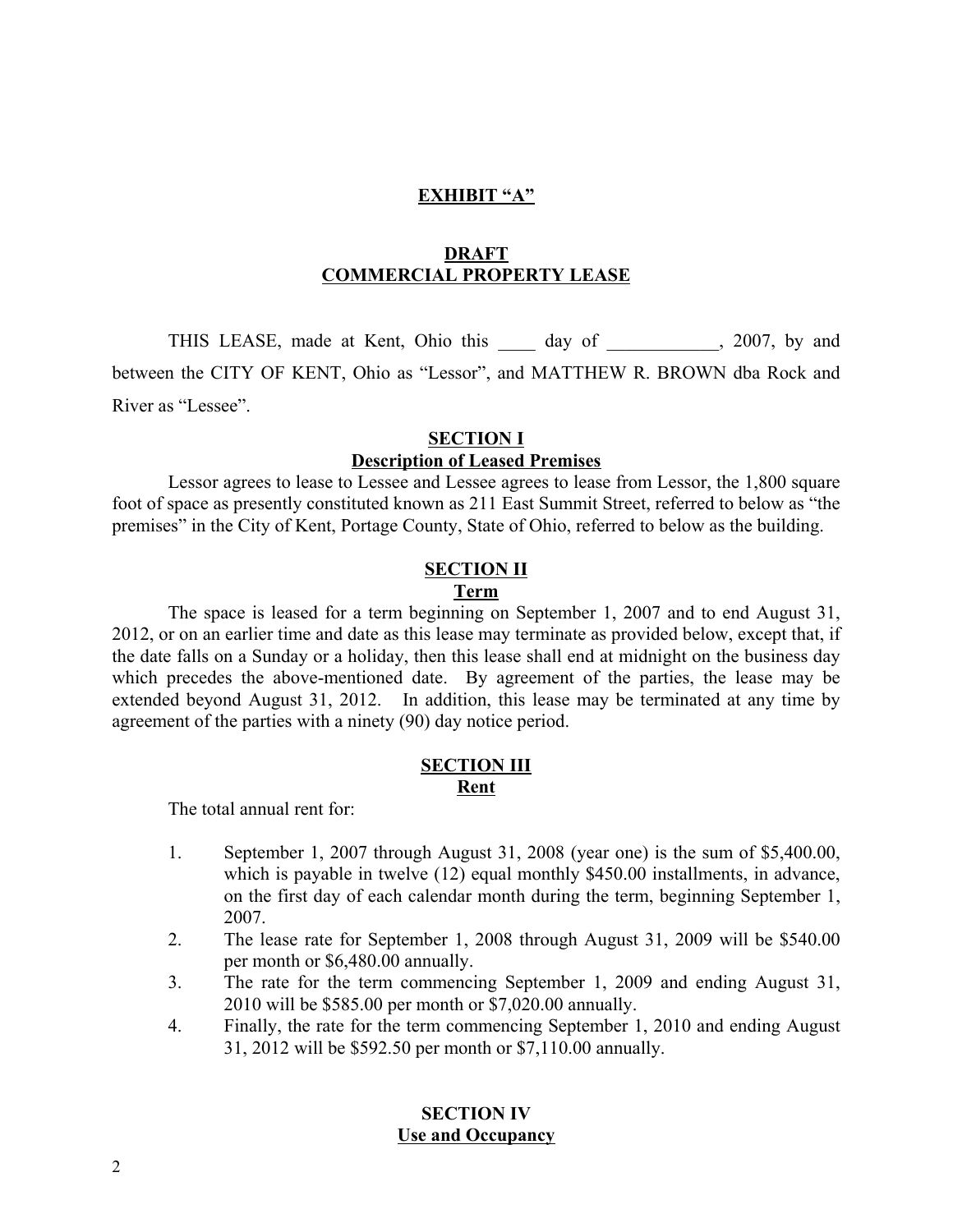Lessee agrees to use and occupy the premises for a retail bicycle shop, service, sales, clothes and accessories shop and for no other purpose. Lessor represents that the premises may lawfully be used for the stated purpose.

### **SECTION V**

# **Place for Payment of Rent**

Lessee shall pay rent, and any additional rent as provided below, to Lessor at Moneypenny Realty & Management, LLC, 237 East Main Street, PO Box 1073, Kent, Ohio 44240. Lessor may designate in writing another location for payment of rent, without demand and without counterclaim, deduction, or setoff.

# **SECTION VI Care and Repair of Premises**

Lessee shall not commit any act of waste and shall take good care of the premises and the fixtures and appurtenances on it, and shall, in the use and occupancy of the premises, conform to all laws, orders, and regulations of the federal, state, and municipal governments or any of their departments. Lessor shall make all necessary repairs to the premises, except where the repair has been made necessary by misuse or neglect by Lessee or Lessee's agents, servants, visitors or licensees. All improvements made by Lessee to the premises which are attached to the premises so that they cannot be removed without material injury to the premises, shall become the property of Lessor upon installation.

Not later than the last day of the term Lessee shall, at Lessee's expense, remove all of Lessee's personal property and those improvements made by Lessee which are not the property of Lessor, including trade fixtures, cabinet work, movable paneling, partitions and the like; repair all injury done by or in connection with the installation or removal of the property and improvements; and surrender the premises in as good condition as they were at the beginning of the term, reasonable wear, and damage by fire, the elements, casualty, or other cause not due to the misuse or neglect by Lessee or Lessee's agents, servants, visitors or licensees, excepted. All property of Lessee remaining on the premises after the last day of the term of this lease shall be conclusively deemed abandoned and may be removed by Lessor, and Lessee shall reimburse Lessor for the cost of the removal. Lessor may have any property left on the premises stored at Lessee's risk and expense.

Lessor shall be responsible for snow removal from the parking lot and sidewalks.

### **SECTION VII Alterations, Additions or Improvements**

Lessee shall not, without first obtaining the written consent of Lessor (by and through the City Service Director), make any alterations, additions or improvements in, to or about the premises.

The premises shall be returned to their original conditions (as of August 1, 2007) by Lessee when they vacate the premises.

Lessor agrees to address the following matters: NONE

### **SECTION VIII**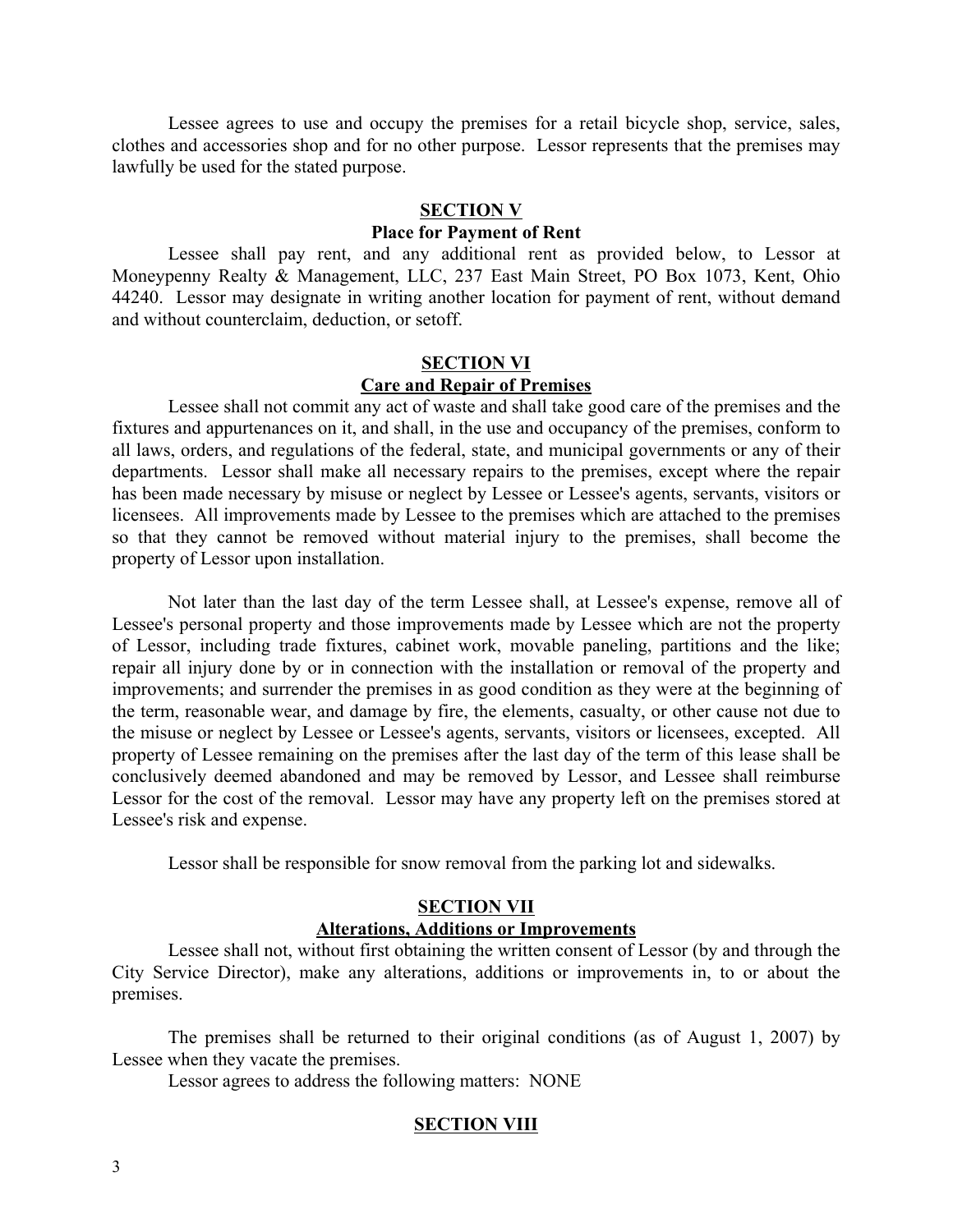### **Prohibition Against Activities Increasing Fire Insurance Rates**

Lessee shall not do or permit any activity on the premises, which will cause an increase in the rate of fire insurance on the building.

### **SECTION IX**

# **Disposal of Waste or Refuse Matter**

Lessee shall not permit the disposal of waste or refuse matter on the leased premises or anywhere in or near the building.

Lessee agrees to pay for trash service for the premises leased. Lessee shall comply with any recycling rules, regulations and ordinances imposed. Lessor may charge Lessee for inappropriate disposal of trash.

# **SECTION X**

# **Abandonment**

Lessee shall not, without first obtaining the written consent of the Lessor, abandon the premises, or allow the premises to become vacant or deserted.

# **SECTION XI**

# **Assignment of Sublease**

Lessee shall not, without first obtaining the written consent of the Lessor, assign, mortgage, pledge, or encumber this lease, in whole or in part, or sublet the premises or any part of the premises. This covenant shall be binding upon the legal representatives of Lessee, and upon every person to whom Lessee's interest under this lease passes by operation of law, but shall not apply to an assignment or subletting to the parent or subsidiary of a corporate Lessee or to a transfer of the leasehold interest occasioned by a consolidation or merger involving Lessee.

### **SECTION XII**

### **Compliance with Rules and Regulations**

Lessee shall observe and comply with any rules and regulations which may exist, which are made part of this agreement, and with any further reasonable rules and regulations as Lessor may prescribe, on written notice to the Lessee, for the safety, care, and cleanliness of the building and the comfort, quiet, and convenience of other occupants of the building.

### **SECTION XIII**

### **Heat**

Lessee agrees to pay for the heating of the premises leased.

### **SECTION XIV**

### **Water**

Lessee agrees to pay for water charges as registered on the water meter and for sewer charges of the premises leased.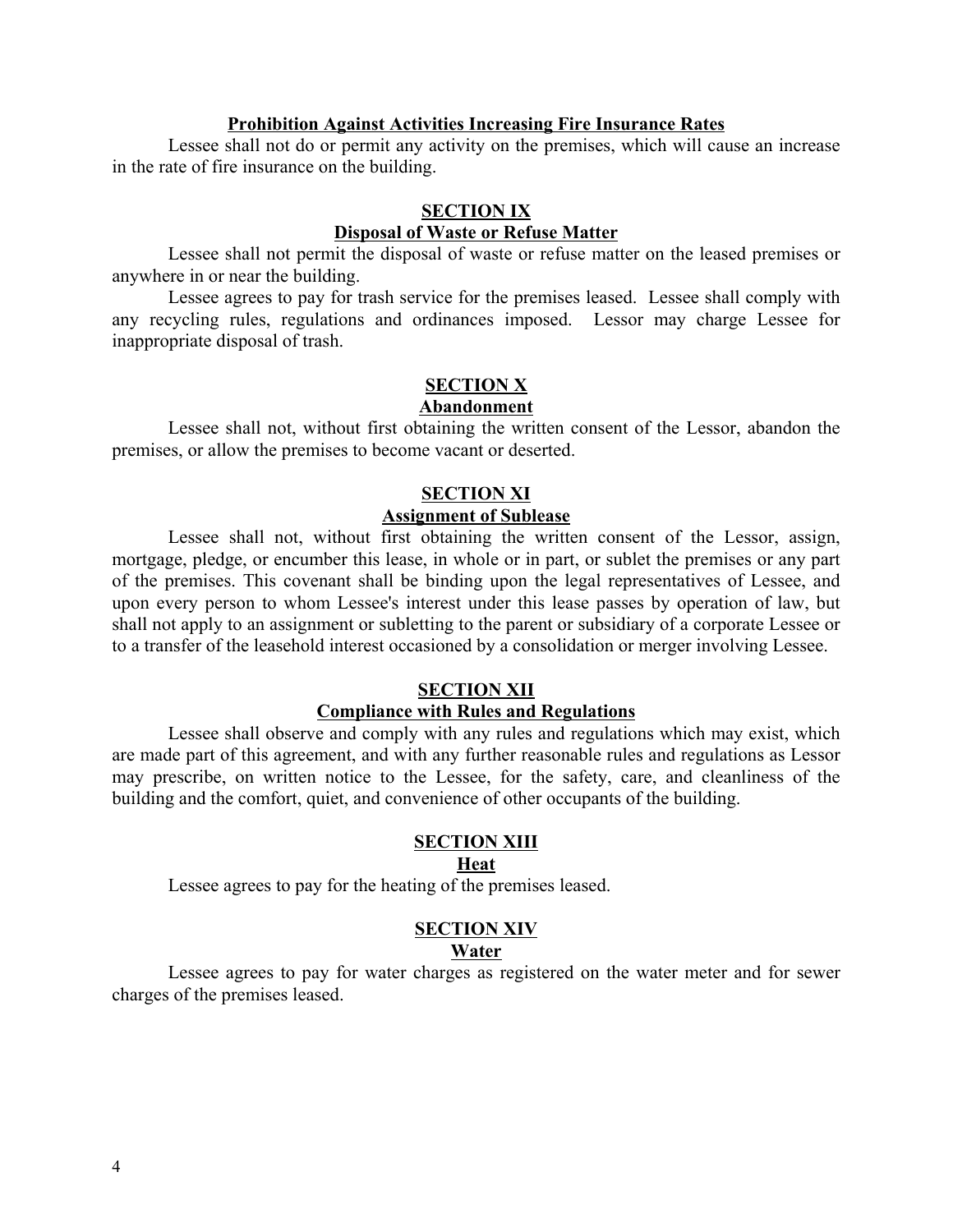### **SECTION XV Electricity**

Lessee agrees to pay for electricity charges of the premises leased.

# **SECTION XVI Damages to Building**

If the building is damaged by fire or any other cause to the extent that the cost of restoration, as reasonably estimated by Lessor, will equal or exceed forty (40) percent of the replacement value of the building, exclusive of foundations, just prior to the occurrence of the damage, then Lessor may, no later than the 15th day following the damage, give Lessee a notice of election to terminate this lease, or if the cost of restoration will equal or exceed forty (40) percent of the replacement value and if the premises are not reasonably usable for the purposes for which they are leased under this agreement, then Lessee may, no later than the 15th day following the damage, give Lessor a notice of election to terminate this lease. In event of either election this lease shall terminate on the third day after Lessor gives notice to Lessee, and Lessee shall surrender possession of the premises within a reasonable time, and the rent, and any additional rent, shall be apportioned as of the date of the surrender and any rent paid for any period beyond that date shall be repaid to tenant.

In any case in which use of the premises is affected by any damage to the building, there shall be either an abatement or an equitable reduction in rent depending on the period for which and the extent to which the premises are not reasonably usable for the purpose for which they are leased under this agreement. The words "restoration" and "restore" as used in this Section XVI include repairs. If the damage results from the fault of the Lessee, or Lessee's agents, servants, visitors, or licensees, Lessee shall not be entitled to any abatement or reduction of rent, except to the extent, if any, that Lessor receives the proceeds of rent insurance in lieu of the rent.

### **SECTION XVII Waivers of Subrogation**

Notwithstanding the provisions of Section VI of this lease, in any event of loss or damage to the building, the premises and/or any contents, each party shall look first to any insurance in its favor before making any claim against the other party; and, to the extent possible without additional cost, each party shall obtain, for each policy of insurance, provisions permitting waiver of any claim against the other party for loss or damage within the scope of the insurance, and each party, to the extent permitted, for itself and its insurers waives all insured claims against the other party.

### **SECTION XVIII Eminent Domain**

If the cost of restoration as estimated by Lessor amounts to less than forty (40) percent of the replacement value of the building, or if, despite the cost, Lessor does not elect to terminate this lease, Lessor shall restore the building and the premises with reasonable promptness, subject to delays beyond Lessor's control and delays in the making of insurance adjustments between Lessor and its insurance carrier, and Lessee shall have no right to terminate this lease except as provided in this agreement. Lessor need not restore fixture and improvements owned by tenant.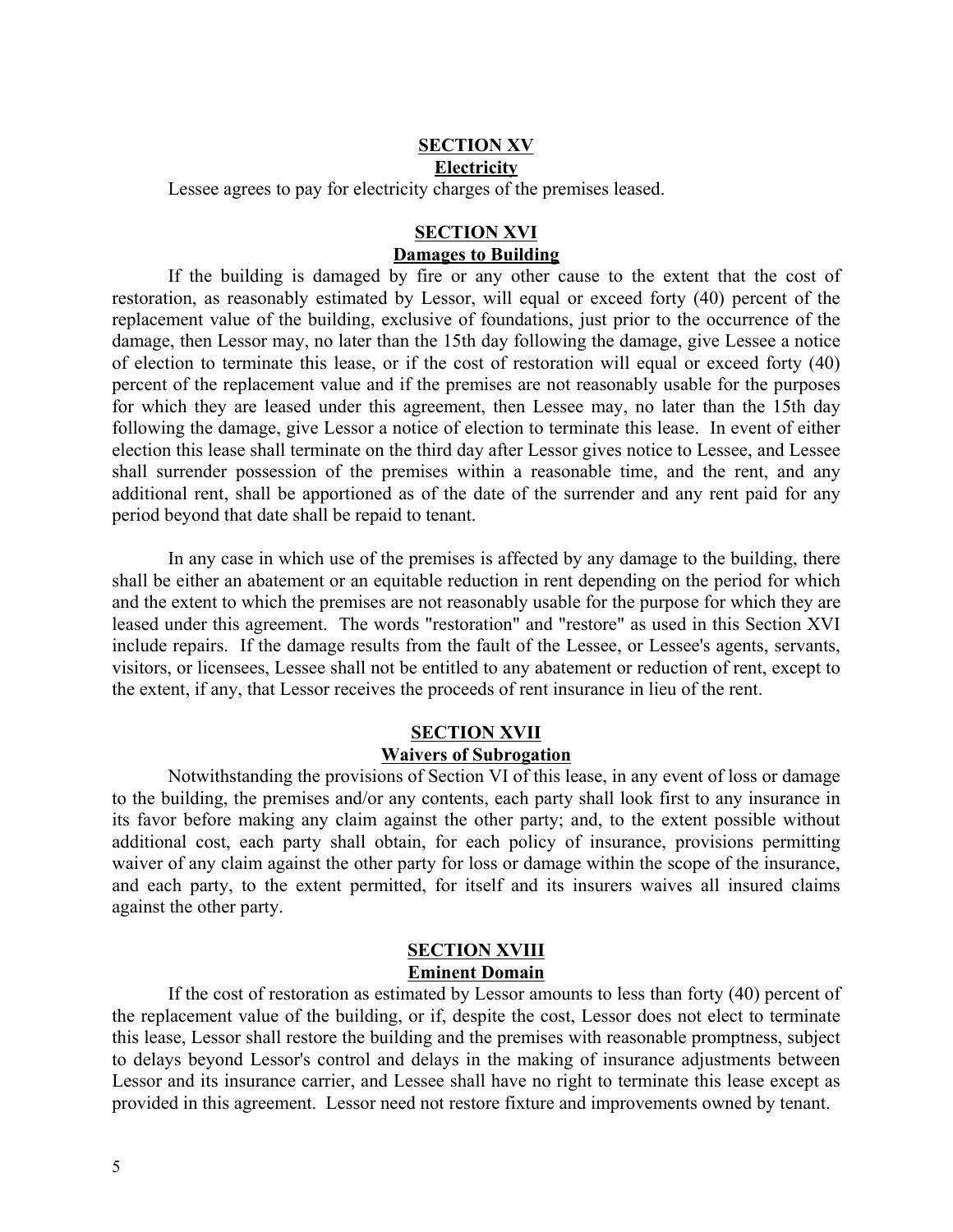If the premises or any part of the premises or any estate in the premises, or any other part of the building materially affecting Lessee's use of the premises, is taken by eminent domain, this lease shall terminate on the date when title vests pursuant to the taking. The rent, and any additional rent, shall be apportioned as of the termination date and any rent paid for any period beyond that date shall be repaid to Lessee. Lessee shall not be entitled to any part of the award for the taking or any payment in lieu of payment, but Lessee may file a claim for any taking of fixtures and improvements owned by Lessee, and for moving expenses.

### **SECTION XIX Lessor's Remedies on Default**

If Lessee defaults in the payment of rent, or any additional rent, or defaults in the performance of any of the other covenants or conditions of this agreement, Lessor may give Lessee notice of the default. If Lessee does not cure any rent, or additional rent, default within thirty (30) days, or other default within thirty (30) days, after notice is given or if the other default is of a nature that it cannot be completely cured within that period, Lessee does not commence curing within thirty (30) days and thereafter proceed with reasonable diligence and in good faith to cure the default, then Lessor may terminate this lease on not less than three (3) days' notice to Lessee. On the date specified in the notice the term of this lease shall terminate and Lessee shall then quit and surrender the premises to Lessor, but Lessee shall remain liable as provided in Section XX. If this lease is terminated by Lessor, Lessor may at any time after termination resume possession of the premises by any lawful means and remove Lessee or other occupants and its or their effect.

### **SECTION XX Deficiency**

In any case where Lessor has recovered possession of the premises by reason of Lessee's default, Lessor may, at Lessor's option, occupy the premises or cause the premises to be redecorated, altered, divided, consolidated with other adjoining premises, or otherwise changed or prepared for reletting, and may relet the premises or any part of the premises as agent of Lessee or otherwise, for a term or terms to expire prior to, at the same time as, or subsequent to, the original expiration date of this lease, at Lessor's option, and receive the rent as agreed under the lease. Any rent received shall be applied first to the payment of expenses Lessor may incur in connection with the recovery of possession, redecorating, altering, dividing, consolidating with other adjoining premises, or otherwise changing or preparing for reletting, and reletting, including brokerage and reasonable attorneys' fees, and then to the payment of damages in amounts equal to the rent under this agreement and to the cost and expenses of performance of the other covenants of Lessee as provided in this agreement. Lessee agrees, in the above described circumstances, whether or not Lessor has relet, to pay to Lessor damages equal to the rent and other sums agreed to, less the net proceeds of the reletting. The damages shall be payable by Lessee on the several rent days above specified. In reletting the premises, Lessor may grant rent concessions, and Lessee shall not be credited with the concessions. No reletting shall constitute a surrender and acceptance or be deemed evidence of a surrender and acceptance. If Lessor elects, pursuant to this agreement, actually to occupy and use the premises or any part of the premises during any part of the balance of the term as originally fixed or since extended, there shall be allowed against Lessee's obligation for rent or damages as defined in this agreement, during the period of Lessor's occupancy, the reasonable value of the occupancy, not to exceed in any event the rent reserved and the occupancy shall not be construed as a relief of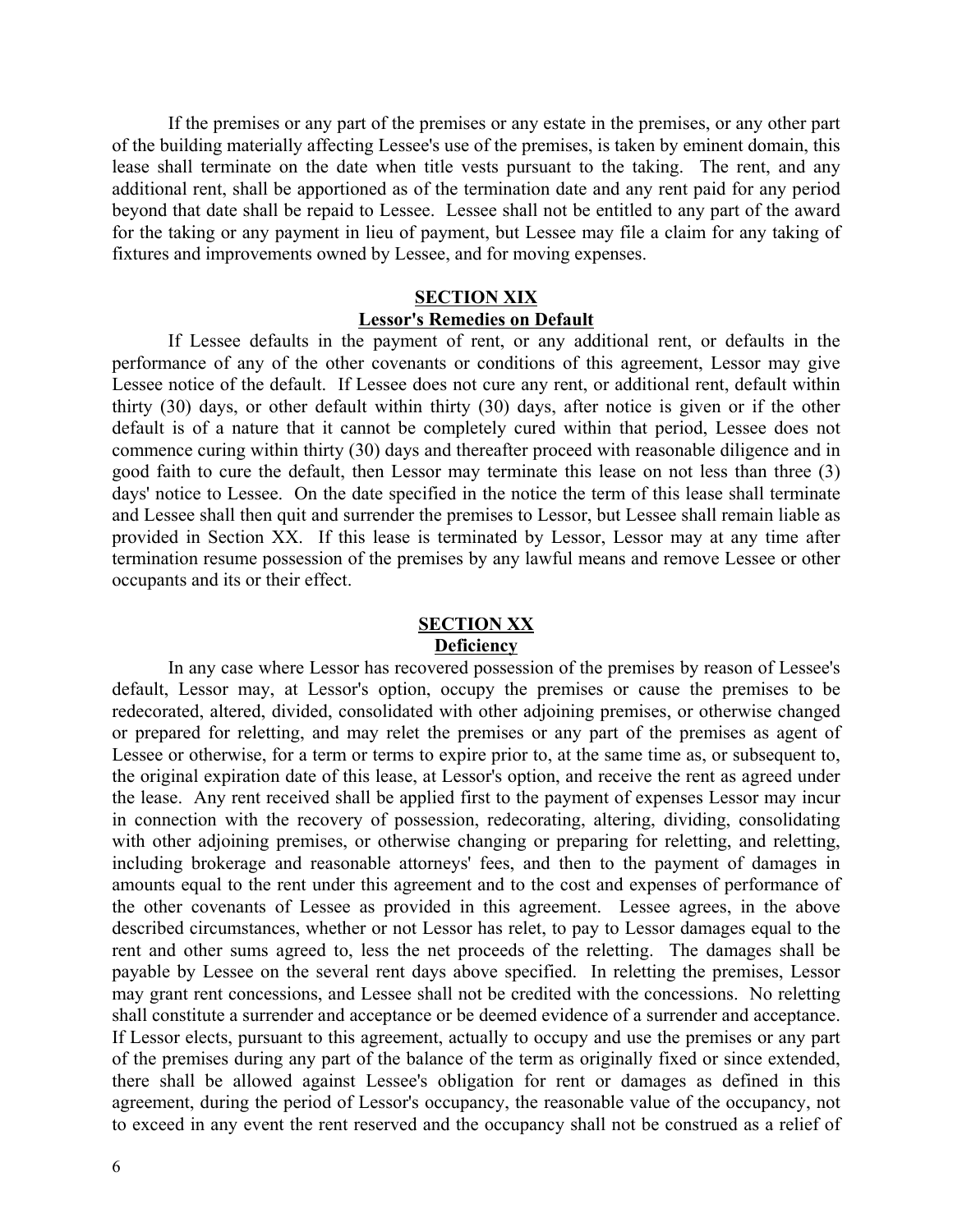Lessee's liability under this agreement.

Lessee waives all right of redemption to which Lessee or any person claiming under Lessee might be entitled by any law now or later in force. Lessor's remedies under this agreement are in addition to any remedy allowed by law.

### **SECTION XXI**

### **Effect of Failure to Insist on Strict Compliance with Conditions**

The failure of either party to insist on strict performance of any covenant or condition of this agreement, or to exercise any option contained in this agreement, shall not be construed as a waiver of the covenant, condition, or option in any other instance. This lease cannot be changed or terminated orally.

#### **SECTION XXII**

### **Collection of Rent from any Occupant**

If the premises are sublet or occupied by anyone other than Lessee and Lessee is in default under this agreement, or if this lease is assigned by Lessee, Lessor may collect rent from the assignee, subtenant, or occupant, and apply the net amount collected to the rent reserved. The collection shall not be deemed a waiver of the covenant against assignment and subletting, or on acceptance of the assignee, subtenant, or occupant as lessee, or a release of Lessee from further performance of the covenants contained in this agreement.

# **SECTION XXIII**

# **Subordination of Lease**

This lease shall be subject and subordinate to all underlying leases and to mortgages and trust deeds which now or subsequently affect the leases or the real property of which the premises form a part, and also to all renewals, modifications, consolidations, and replacement of the underlying leases and the mortgages and trust deeds. Although no instrument or act on the part of Lessee shall be necessary to effectuate the subordination, Lessee will, nevertheless, execute and deliver instruments confirming the subordination of this lease as may be desired by the holders of the mortgages and trust deeds or by any of the Lessors under the underlying leases. Lessee agrees to appoint Lessor attorney in fact, irrevocably, to execute and deliver any of the above described instrument for Lessee. If any underlying lease to which this lease is subject terminates, Lessee shall, on timely request, attorn to the owner of the reversion.

### **SECTION XXIV Security Deposit**

Lessee agrees to deposit with Lessor upon signing of this lease the sum of  $\$$ as security for the performance of Lessee's obligations under this lease, including without limitation the surrender of possession of the premises to Lessor as provided in this agreement. If Lessor applies any part of the deposit to cure any default of Lessee, Lessee shall upon demand deposit with Lessor the amount applied so that Lessor shall have the full deposit on hand at all times during the term of this lease. Lessee's deposit will be returned at upon termination of the lease if the premises are retuned in acceptable condition.

# **SECTION XXV Lessor's Right To Cure Lessee's Breach**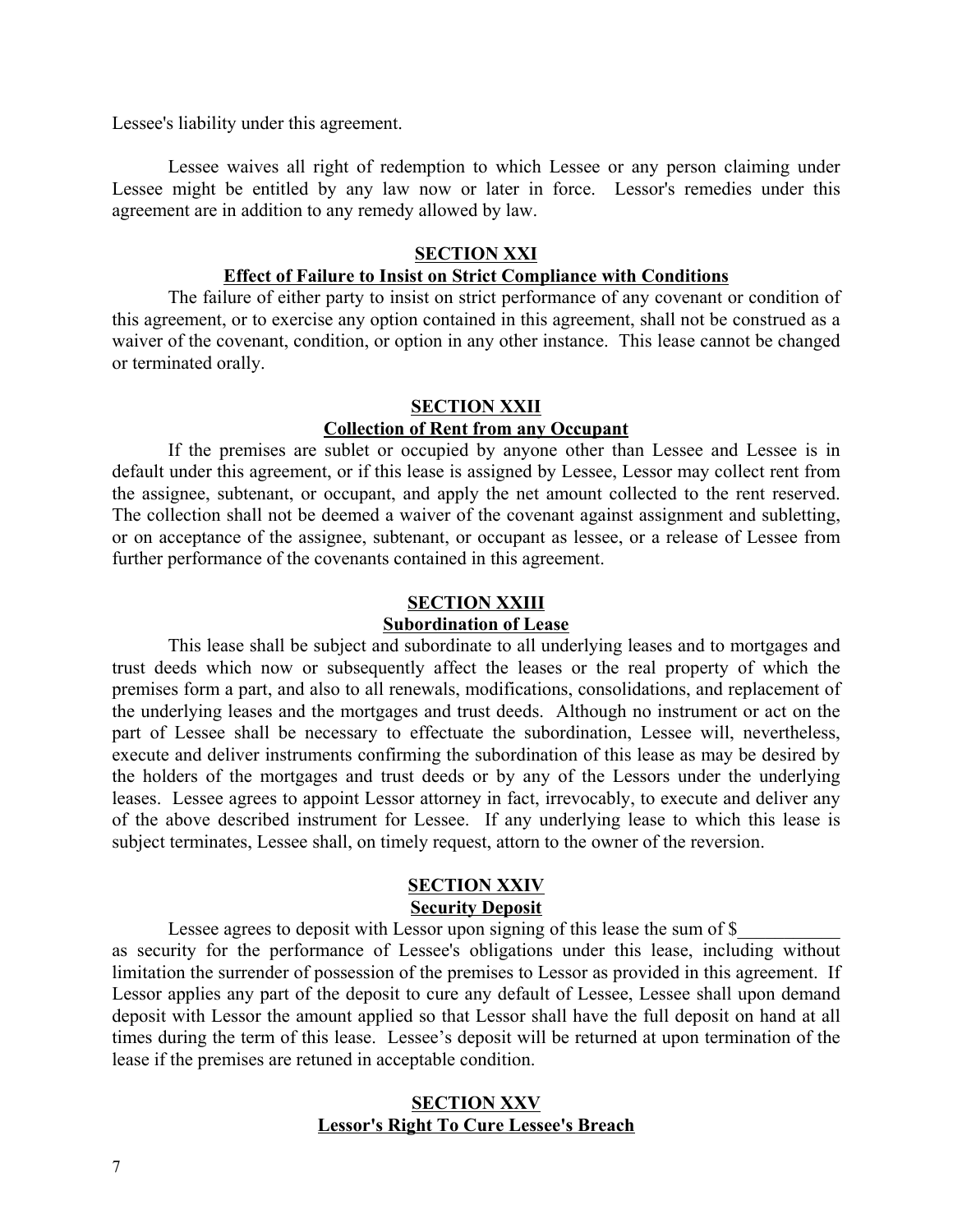If Lessee breaches any covenant or condition of this lease, Lessor may, on reasonable notice to Lessee (except that no notice need be given in case of emergency), cure the breach at the expense of Lessee. The reasonable amount of all expenses, including attorneys' fees, incurred by Lessor in curing the breach, whether paid by Lessor or not, shall be deemed additional rent payable on demand.

### **SECTION XXVI**

# **Mechanics Lien**

Lessee shall within fifteen (15) days after notice from Lessor discharge any mechanics liens for materials or labor claimed to have been furnished to the premises on Lessee's behalf.

# **SECTION XXVII**

# **Notices**

Any notice by either party to the other shall be in writing and shall be deemed proper only if delivered personally or sent by registered or certified mail in an addressed postpaid envelope; if to Lessee, at the above described building (211 East Summit Street, Kent, Ohio 44240); if to Lessor, at 215 E. Summit Street, Kent, Ohio 44240; or, to either, at another address as Lessee or Lessor, respectively, may designate in writing. Notice shall be deemed properly given, if delivered personally, upon delivery, and if mailed, upon the third day after mailing.

### **SECTION XXVIII**

### **Lessor's Right To Inspection, Repair, and Maintenance**

Lessor may enter the premises at any reasonable time, upon adequate notice to Lessee (except that no notice need be given in case of emergency) for the purpose of inspection or to make repairs, replacements, or additions in, to, on and about the premises or the building, as Lessor deems necessary or desirable. Lessee shall have no claim or cause of action against Lessor by reason of entry for these purposes except as provided in Section XXXIII of this agreement.

The Lessee agrees to meet with Community Development Department and other City staff on an annual basis to assess the Lessee's progress towards growth strategies and attainment of goals that were agreed to during the original application process.

### **SECTION XXIX**

### **Interruption of Services or Use**

Interruption or curtailment of any service maintained in the building, if caused by strikes, mechanical difficulties, or any causes beyond Lessor's control whether similar or dissimilar to those enumerated, shall not entitle Lessee to any claim against Lessor or to any abatement in rent, and shall not constitute constructive or partial eviction, unless Lessor fails to take such measures as may be reasonable in the circumstances to restore the service without delay. If the premises are rendered untenantable in whole or part, for a period of fifteen (15) business days, due to repairs, replacements, or additions, other than those made with Lessee's consent or caused by misuse or neglect by Lessee or Lessee's agents, servants, visitors, or licensees, there shall be a proportionate abatement of rent during the period of untenantability.

# **SECTION XXX Conditions of Lessor's Liability**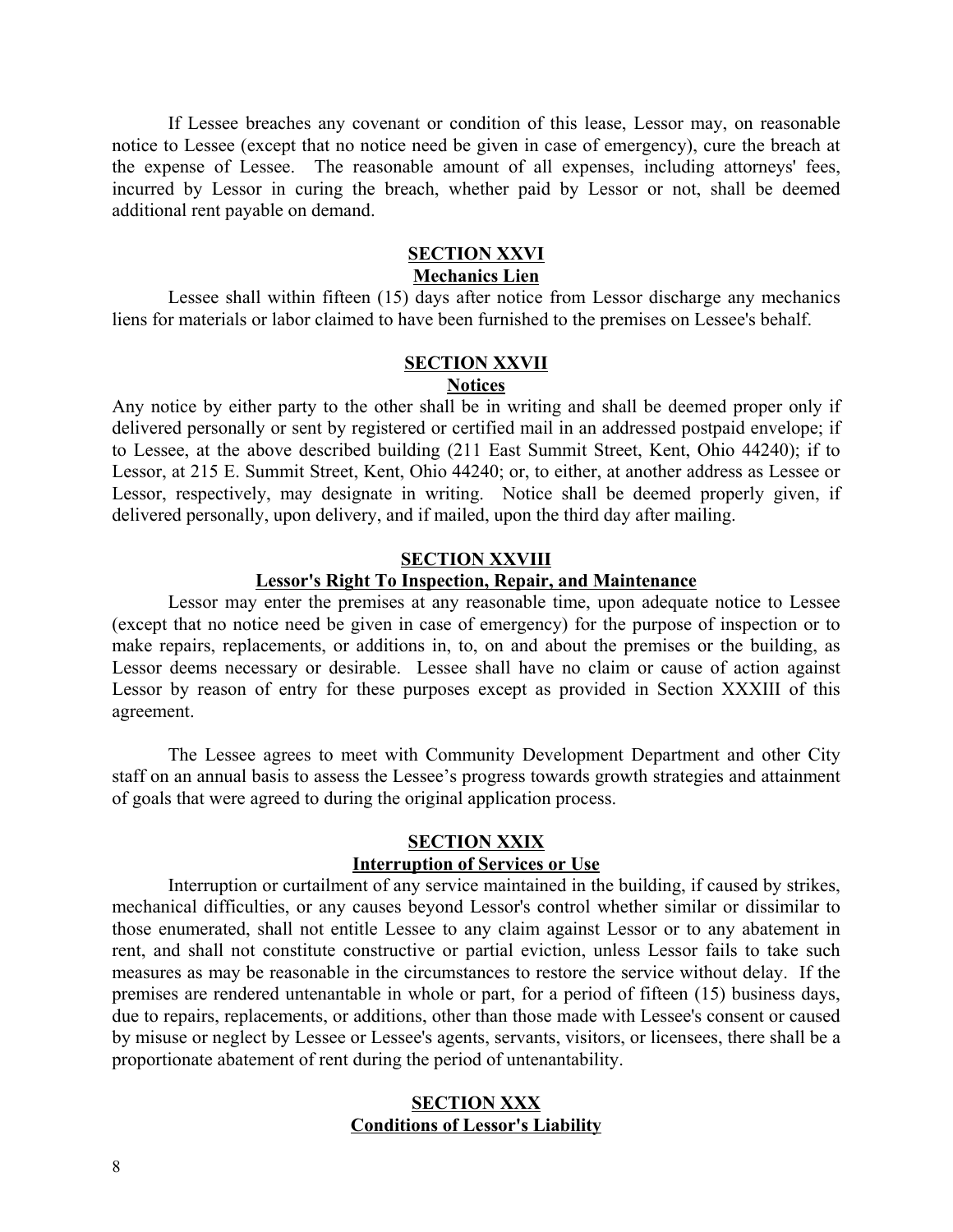Lessee may not claim a constructive eviction from the premises unless Lessee has first notified Lessor in writing of the condition or conditions giving rise to the eviction, and, if the complaints are justified, unless Lessor fails within a reasonable time after receipt of notice to remedy the conditions.

# **SECTION XXXI**

### **Lessor's Right To Show Premises**

Lessor may show the premises to prospective purchasers and mortgagees and, during the six (6) months prior to termination of this lease, to prospective tenants, during business hours upon reasonable notice to Lessee.

### **SECTION XXXII Effect of Other Representations**

No representations or promises shall be binding on the parties to this agreement except those representations and promises contained in this agreement or in some future writing signed by the party making the representations or promises.

### **SECTION XXXIII Peaceful Enjoyment**

Lessor covenants that if, and for as long as Lessee pays the rent, and any additional rent as provided in this agreement, and performs the covenants of this lease, Lessee shall peaceably and quietly have, hold, and enjoy the premises for the term mentioned, subject to the provisions of this lease.

# **SECTION XXXIV**

# **Lessee's Certification as to Force and Effect of Lease**

Lessee shall, from time to time, upon not less than five (5) days' prior written request by Lessor, execute, acknowledge, and deliver to Lessor a written statement certifying that the lease is unmodified and in full force and effect, or that the lease is in full force and effect as modified and listing the instruments of modification; the dates to which the rents and other charges have been paid; and, whether or not to the best of Lessee's knowledge Lessor is in default under this lease and, if so, specifying the nature of the default. It is intended that any statement delivered according to this Section may be relied upon by a prospective purchaser of Lessor's interest or mortgagee of Lessor's interest or assignee of any mortgage upon Lessor's interest in the building.

# **SECTION XXXV**

# **Waiver of Jury Trial**

To the extent permitted by law, the parties waive trial by jury in any action or proceeding brought in connection with this lease or the premises.

### **SECTION XXXVI Section Headings**

The section headings in this lease are intended for convenience only and shall not be taken into consideration in any construction or interpretation of this lease or any of its provisions.

### **SECTION XXXVII**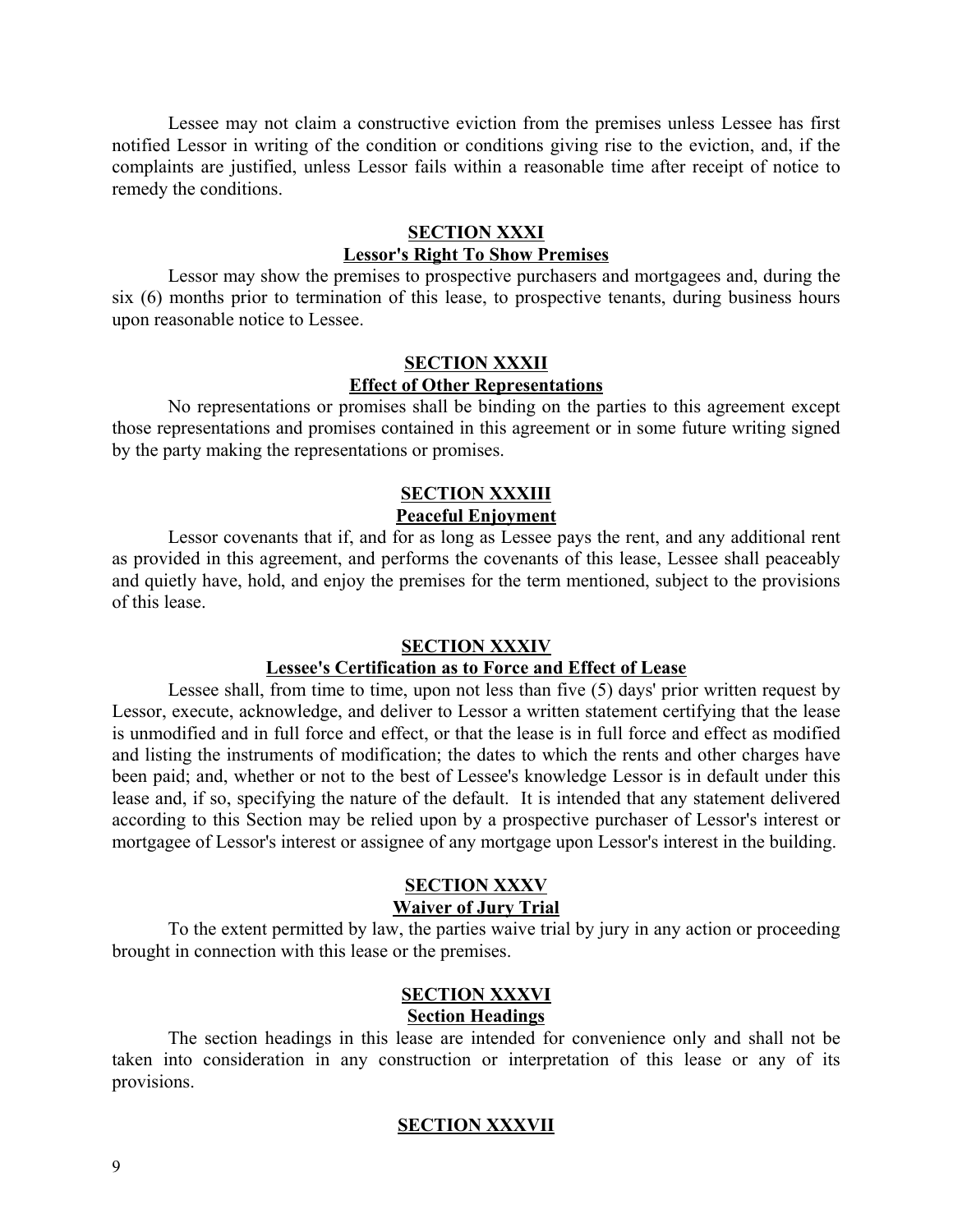### **Binding Effect on Successors and Assigns**

The provisions of this lease shall apply to, bind, and inure to the benefit of Lessor and Lessee and their respective heirs, successors, legal representatives, and assigns. It is understood that the term "Lessor" as used in this lease means only the owner, a mortgagee in possession, or a term Lessee of the building, so that in the event of any sale of the building or of any lease of the building, of if a mortgagee takes possession of the premises, the Lessor named in this agreement shall be entirely freed and relieved of all covenants and obligations of Lessor subsequently accruing under this agreement. The purchaser, the term Lessee of the building, or the mortgagee in possession has assumed and agreed to carry out any and all covenants and obligations of the Lessor under this agreement.

### **SECTION XXXVIII Insurance.**

1. Lessee shall protect, save harmless and indemnify Lessor against and from (i) any penalties, damages, charges or costs (including reasonable attorneys fees) imposed or resulting from any violation of any law, order of governmental agency or ordinance by Lessee, (ii) all claims, losses, costs, damages or expenses (including reasonable attorneys' fees) arising out of or from Lessee's occupancy of the Premises, and (iii) any and all losses, costs, damages or expenses (including reasonable attorneys' fees) arising out of any failure of Lessee in any material respect to comply with or perform all of the requirements and provisions of this Lease.

2. Lessee shall, at Lessee's cost and expense, procure and continue in force, in the name of Lessor, Lessor's mortgagee(s) and Lessee, as their interests may appear, general liability insurance coverage against injuries to persons and property occurring in**,** or upon the Premises, during the term of this Lease, such insurance at all times to be in a single limit amount of not less than \$500,000 per incident and One Million Dollars (\$1,000,000) in the aggregate. Such insurance shall be written with a company or companies authorized to engage in the business of general liability insurance in the State of Ohio, and there shall be delivered to Lessor customary insurance certification evidencing such insurance and copies of the policies. Such insurance shall further provide that the same may not be cancelled, terminated or modified unless the insurer gives Lessor at least fifteen (15) days' prior written notice thereof.

Lessor, at Lessor's expense, shall maintain special form or "All-Risk" property insurance insuring the Premises and other improvements on the land but not Lessee's contents or personal property located on the Premises.

### **SECTION XXXIX Waiver of Relocation Benefits**

The below signed Lessees of the property located at 211 East Summit Street, Kent Ohio, hereby acknowledge and agree that each, jointly and severally, is a tenant in the described premises for a five (5) year term pursuant to this lease of even date herewith with the City of Kent as the owner and Lessor of the premises.

The below signed further acknowledge that either party may terminate the written lease upon giving the other the requisite notice provided for in the lease.

Upon receipt of such notice, the below signed agree to vacate the premises in accordance with the terms of the lease without any compensation due the below signed from the Lessor for exercising its rights under the lease.